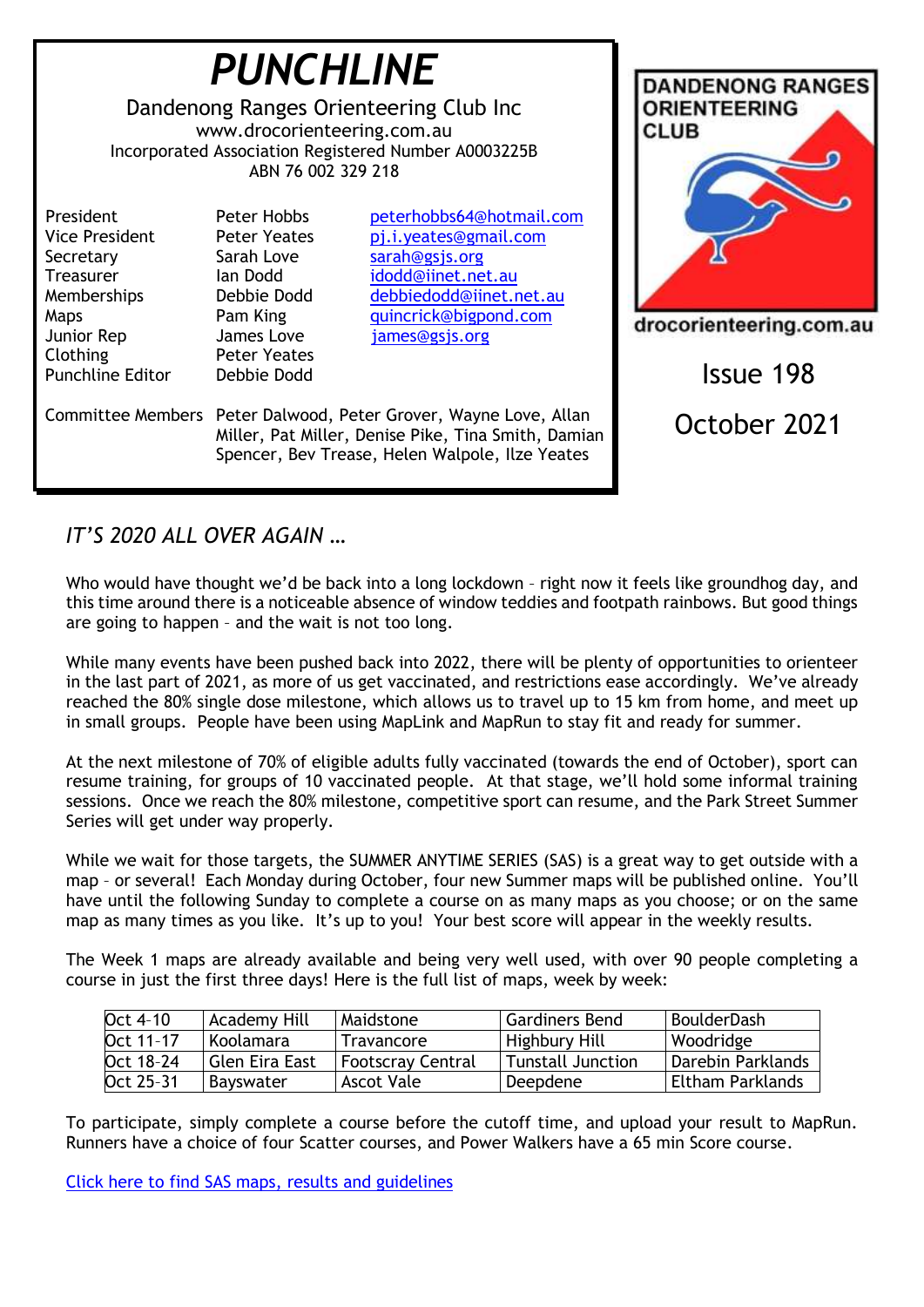# *NAVIGATE THROUGH NOVEMBER*

Although we've had to postpone our planned November events – the Mt Robertson MTBO and the RMIT Sprint Double will now be featured in 2022 – DROC will provide some substitute events on two November Sundays (restrictions permitting).

## SUNDAY NOVEMBER 7 (if restrictions allow) – NORTONS PARK TRAINING SESSION

Remind yourself how to read a map, and de-rust your navigation skills, at a free training session at Nortons Park. Choose any of three line courses – Long, Medium, and Short/Easy. Online entry will be required due to tight restrictions on gatherings; entries will open as soon as we have confirmation that sport training can resume. Alternative date: November 21.

## SUNDAY NOVEMBER 21 (if restrictions allow) – KOOMBA KAOS

This one will require all your concentration! Koomba Park is a wetland area with multiple tracks, some sports fields, a small forested area, and parkland. Kaos by name and chaotic by nature; our course planner has been let loose from lockdown and pulled out all the stops. Choose one of these courses: Konvoluted (5 km, 30 controls); Komplex (3.5 km, 21 controls); or Kruisy (2 km, 17 controls). SI Air will be used. Online entry will open as soon as we have confirmation that competitions can resume. Alternative date: November 28.

## *PRE-CHRISTMAS MAPRUN PARKS CHALLENGE*

We invite everyone to enjoy orienteering in parks between October and December, using permanent courses and MapRun. Each park has a choice of line courses – Hard, Moderate, and Easy. Some parks have permanent course markers, ie wooden posts; others have virtual controls. Simply print a map, and head out to enjoy the challenge any time!

## ANYTIME PARK MAPS

- Brimbank Park (permanent posts, MapRun to come)
- Cardinia Reservoir Park (permanent posts, MapRun to come)
- Darebin Parklands (permanent posts and MapRun)
- Jells Park (virtual controls and MapRun)
- Newport Lakes (to come)
- Nortons Park (to come)
- Police Paddocks (virtual controls and MapRun)
- Royal Park (to come)
- Ruffey Lake Park (virtual controls and MapRun)
- Westerfolds Park (permanent posts and MapRun)
- Westgate Park (to come)
- Woodlands Historic Park (virtual controls and MapRun)

#### [Download and print a map from here:](https://drive.google.com/drive/folders/1cthmrC8gR1BjDXgomRprhLpRBM_tJmAN)

Head to the start location. If using MapRun, go to Events Near Me. Select the course which matches your map. Press Go To Start. Complete the course by visiting the controls in numerical order, before returning to the Finish.

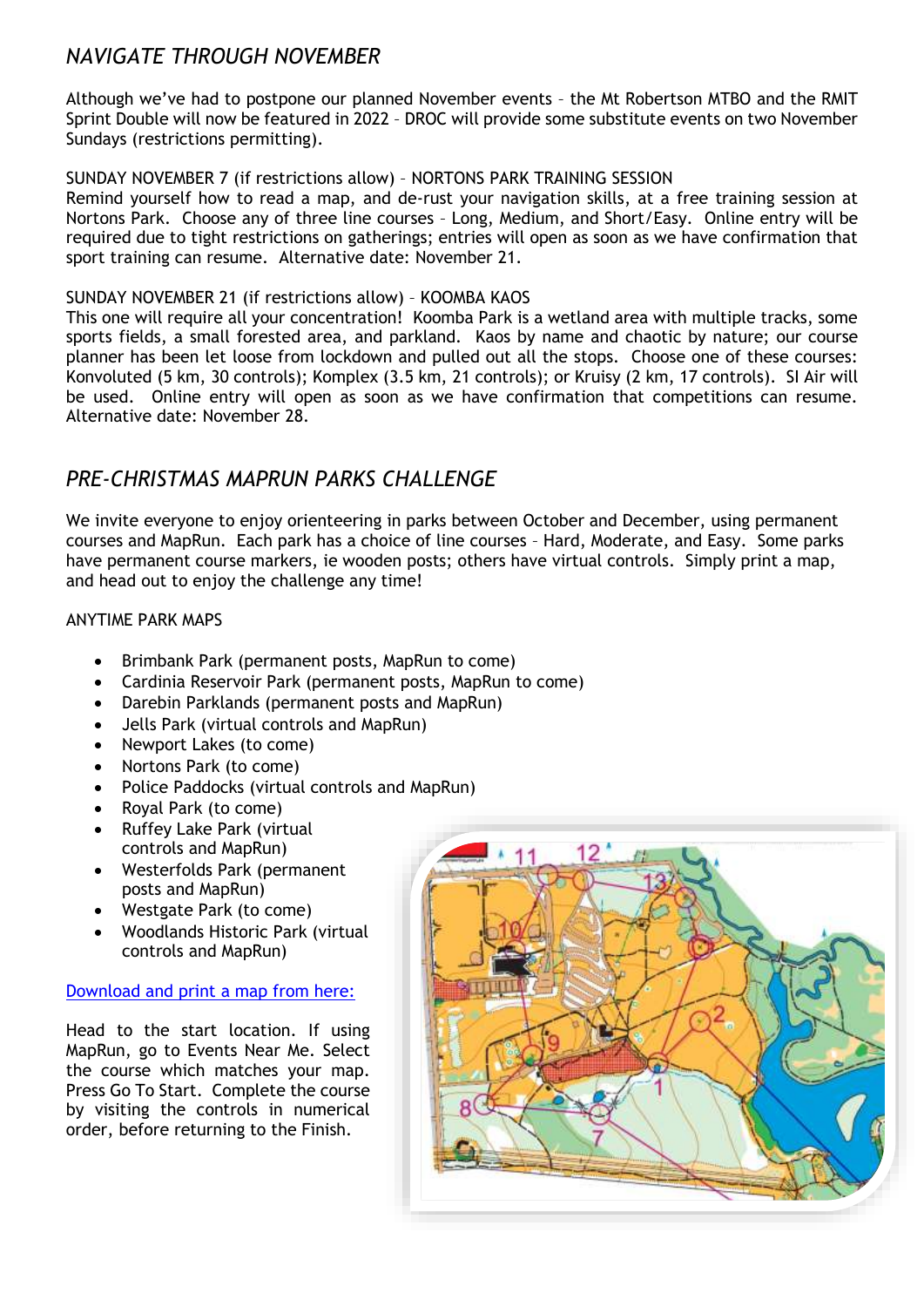## *JOEL WINS SPECIAL AWARD IN JUNIOR LORD MAYOR COMPETITION*

Joel Crothers achieved an outstanding result in the 2021 Junior Lord Mayor of Melbourne Competition. In a first for the contest, Joel was announced as both Runner-Up, and Special Emissary for Net Zero Emissions. Joel has won an array of prizes, and will take part in the 2022 Moomba Parade. He takes up the story:



"It is my ambition to be Lord Mayor of Melbourne when I am older as I want to be the voice for my community. When I was 9 years old, I asked mum to take me on a tour of Melbourne Town Hall. During that tour, I was lucky enough to meet Lord Mayor Sally Capp and she told me about the Junior Lord Mayor of Melbourne Competition.

The Melbourne Day Committee have run the Junior Lord Mayor of Melbourne competition for nine years now. They aim to educate people on the history of Melbourne. To enter the competition, I had to answer some questions about Melbourne, as well as say why I love Melbourne and what I would do if I was Lord Mayor.

I said I love Melbourne's diversity in its people, culture and things to do and its resilience that continues to shine despite the effects of Covid 19.

I said that if I was Lord Mayor, I would work towards net zero emissions in our rebuild from Covid 19 because as David Attenborough said, "Protecting our natural resources is fundamental to our very survival."

On the Monday before the final judging, mum received a phone call from Sue Stanley, the executive officer of Melbourne Day, to say that I was one of five finalists selected. I was so excited, as this has been a dream of mine since I found out about the competition.

On Monday 30th August, I had to face a judging panel to answer questions about my submission. The judging panel was made up of Lord Mayor Sally Capp, Peter Hitchener, Denis Walter, Campbell Walker and Simon Purssey from 13cabs, Jo Clyne from the History Teachers Association of Victoria, and David Tournier from the Boon Wurundjeri Foundation. I was very nervous because I wasn't sure what they were going to ask me.

Lord Mayor Sally Capp asked me the first question about what I would do to work towards net zero emissions. I spoke about using electric vehicles for all council operations as well as providing more electric vehicle charging stations and reducing car parking fees for people using electric vehicles. I also talked about keeping as many green spaces as possible by building up, rather than out, as well as ensuring all buildings were built to the same standard as Council House 2 which is Australia's most sustainable, purpose-built office building.

My other idea was to plant as many plants as possible in laneways and on rooftops, as well as grow vertical gardens on appropriate buildings, as trees and plants capture carbon dioxide, helping reduce carbon emissions.

Jo Clyne asked me about my favourite building in Melbourne. I said that I love both the historical buildings like Flinders Street Station, Town Hall and the State Library, as well as some of the newer buildings like Eureka Tower and Australia 108, and I can't wait for the Green Spire to be constructed.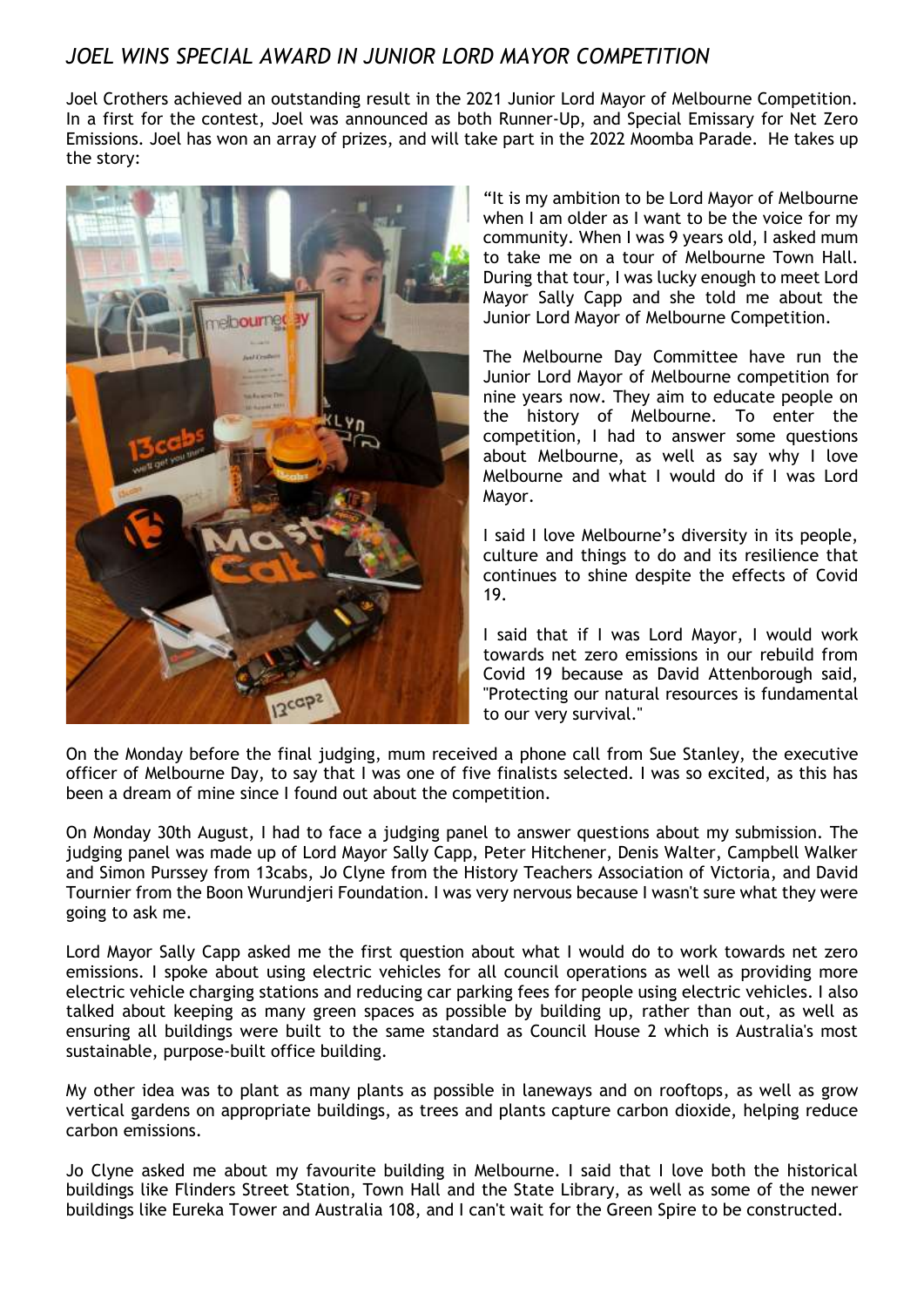I had a few more questions from the other judges, and once all the other finalists had finished their questions, the judges went away to discuss who they thought should be the Junior Lord Mayor of Melbourne.

They explained that it had been a really difficult decision because it was very close, so they had for the first time come up with another position as well. Daniel Lan was announced as the winner and I was announced as the runner up and given the role of Special Emissary on net zero emissions. I was very excited and am very proud of myself.

As a finalist, I get to be involved in the Moomba Parade as well as other activities. I am still waiting to hear what my role involves. I also received a prize pack from 13cabs with a framed certificate congratulating me on being a finalist, \$70 cab charge, a 13cabs cap and apron, as well as a model 13 cab and a squishy one. I also got a pen, notebook, cookbook, tattoos and jelly beans.

It has been an amazing experience so far and I can't wait to see what else I get to do."

## *DIARY DATES – 2022*

Add these DROC event dates to your calendar (or crystal ball …)

#### **Sunday March 27 - RMIT Bundoora Sprint Double/Victorian Sprint Champs 2021**

Two events in one! This campus is large and varied enough to hold two different sprint races in one action-packed day. Course planner: Peter Hobbs.

#### **Sunday May 8 – Vic MTBO Series, Mt Robertson**

Get your wheels ready for some mountain bike action as we return to the hills and pine forest of Mt Robertson. Course planner: Graham Wallis.

#### **Sunday June 12 – MelbushO, Wellington Chase/Birdsland Reserve**

After a great day here in 2021, we plan a return to beautiful Birdsland. Course planner: VACANT

#### **Sunday July 17 – MelbushO, Jells Park**

A new venue for MelBushO, this is sure to be popular! Course planner: VACANT

#### **Sunday August 14 – Vic Spring Series, Eppalock**

Enjoy fast, open spur gully terrain in everyone's favourite forest. Course planner: Ian Davies.

#### **Friday September 30 – Australian Sprint Championship, Salesian College, Sunbury**

DROC will be the host club for the biggest Sprint race on the calendar, as part of the AusChamps Carnival.

#### **Friday October 7 to Sunday October 9 – Melbourne City Race Weekend**

The MCRW returns in 2022, with a Twilight Sprint, a Saturday Prologue, and another incredible Melbourne City Race on Sunday. Course planners: VACANT

## *DROC SHOP*

The DROC Shop is open for business, and ready to get you kitted out for 2022 and beyond! We sell Sportident sticks (including SI Air sticks for those who want to speed up their race. Prices can be found [here.](http://www.drocorienteering.com.au/wordpress/droc-shop/) Order by sending an email to [droc@iinet.net.au.](mailto:droc@iinet.net.au) We also have a range of running tops and jackets, in various designs and sizes. Contact [Peter Yeates](mailto:pj.i.yeates@gmail.com) to find out what's in stock. The DROC shop also has a bunch of free stickers!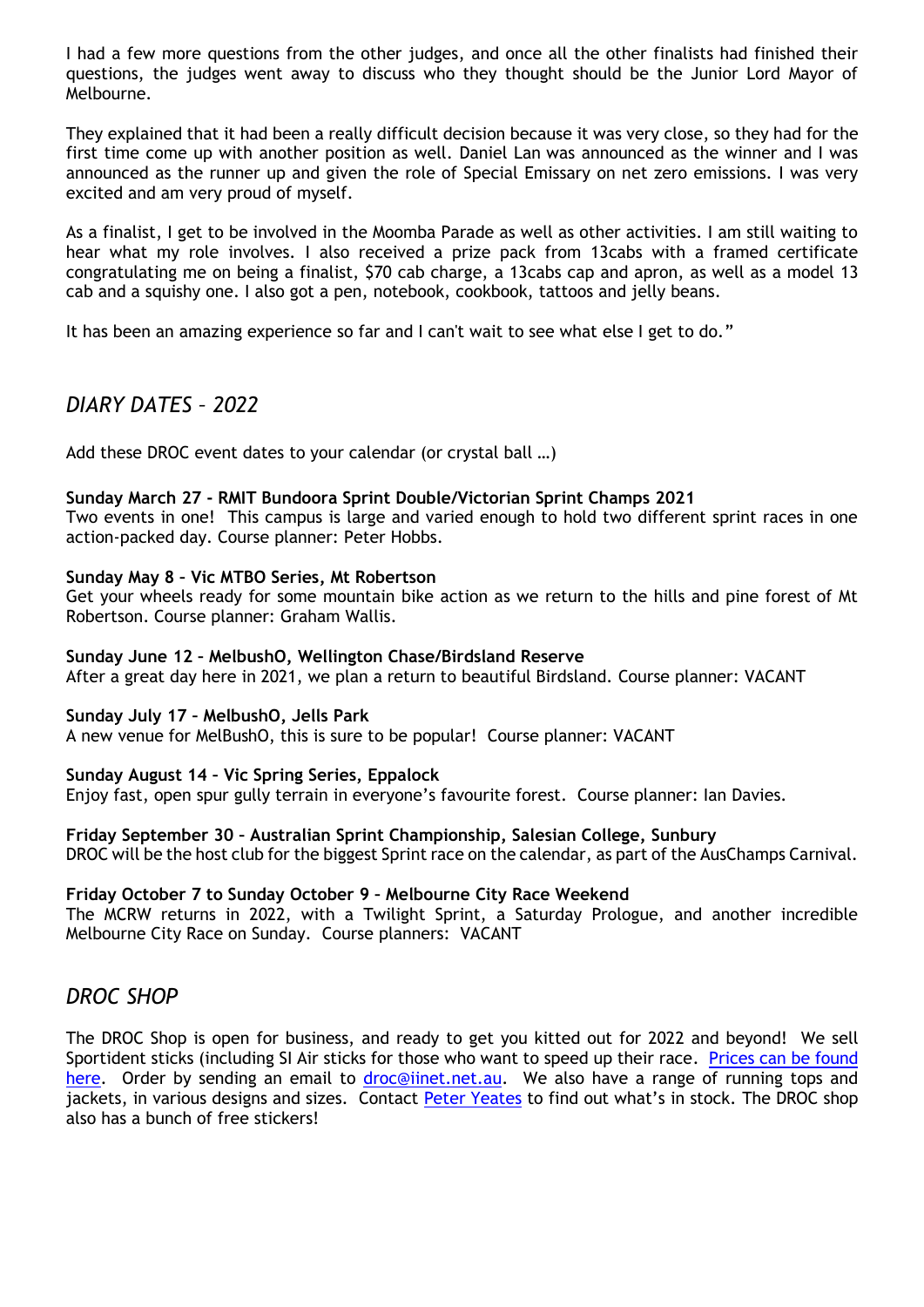## *MAPLINK*

The VicSport Award winners for 2020 were announced at a live-streamed ceremony on October 6 – delayed several times by covid. Unfortunately MapLink did not win, but the awards highlighted many fantastic initiatives across a wide range of sports, and it was an honour to be among Finalists of such high calibre.

I was also invited to talk about MapLink at two separate online forums on "Sport in the Digital Age", which was a great opportunity to highlight



# *JUNIOR SQUADS FUNDING SUPPORT*

Normally, DROC would provide funds to each of our junior members selected to the Victorian Schools Team, to assist with travel expenses as they head interstate to represent their State at the Australian Schools Orienteering Championships. Three DROC juniors were selected – Amber Louw, James Love, and Sammy Love.

When the Championships were cancelled, the DROC Committee decided to put the earmarked funding to use, by providing it to the Victorian Junior Squad, and the new Victorian "mini" squad. Our club has already contributed \$750 towards the cost of squad uniforms, and will contribute further funds towards a Welcome Kit for the younger juniors.

In further support, DROC will implement a "Kids Run Free" policy at our events, to make it easier for squad members to attend as many events as they can, and to encourage other families along. This was inspired by hearing about the Southern Metropolitan Junior Football League, which runs all its activities, including competitions, training, and coaching, completely free of charge.

## *MEMBER NEWS*

Say hello to our youngest member, Lola Maddock. Born in mid July, Lola is already well versed in lockdown life, but she has managed her first course, at Burnley. Dad Nick is looking forward to lots more orienteering adventures with his new daughter!





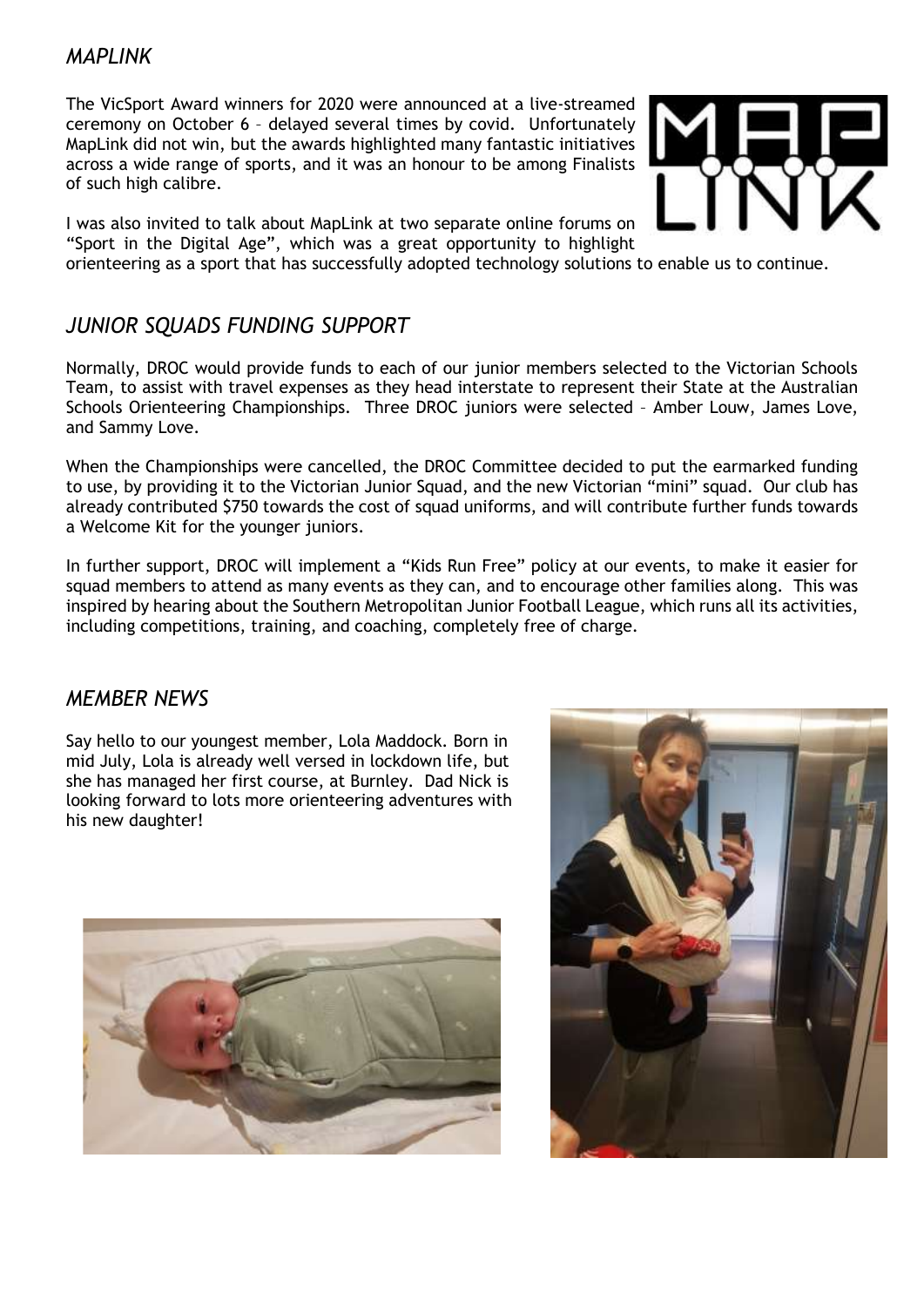## *WELLINGTON CHASE MELBUSHO*

What a great day – unlike many winter Sundays, the weather for this one was perfect. Our new arena at the Environment Centre was ideal, with a large verandah to set up under. Peter's courses began on the very gentle, flat terrain around the Birdsland Reserve wetlands. Then they took a decidedly upwards direction, as we climbed many (*many*) contours into the northern part of Lysterfield Park. Controls in this portion were mostly on granite features, with route choices to be made – straight line through the vegetation and rely on the compass, or climb up and down via the tracks? The finish chute was exactly that – a stock chute, which the kids had fun scrambling through, before punching the last control.

Huge thanks to Peter Dalwood and Pam King, for planning courses and placing controls in physically tough, steep terrain; and to club members who were on hand to assist with Registration, Start, Parking, and Finish.

Our first 2022 MelBushO will be at the same venue, so if you'd like to try your hand at setting bush courses, let me know. Meanwhile, enjoy some maps and photos from the day.



Above: Course 1, set by Peter Dalwood

Next page: Karen Strachan, Stuart McWilliam (top) Joel Crothers, Sarah Love and Denise Pike (middle) Eric Louw, Frankie Shin (bottom)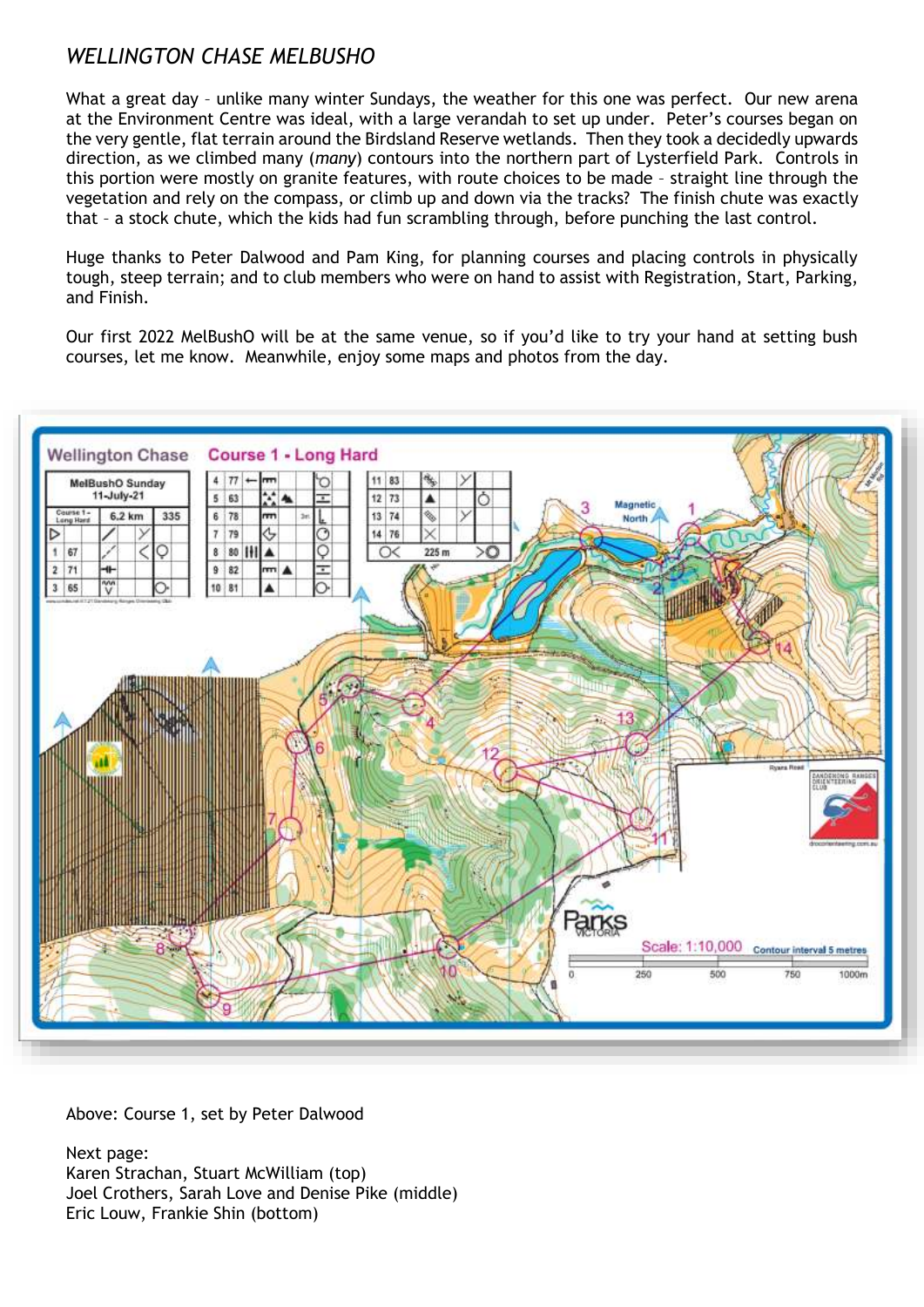









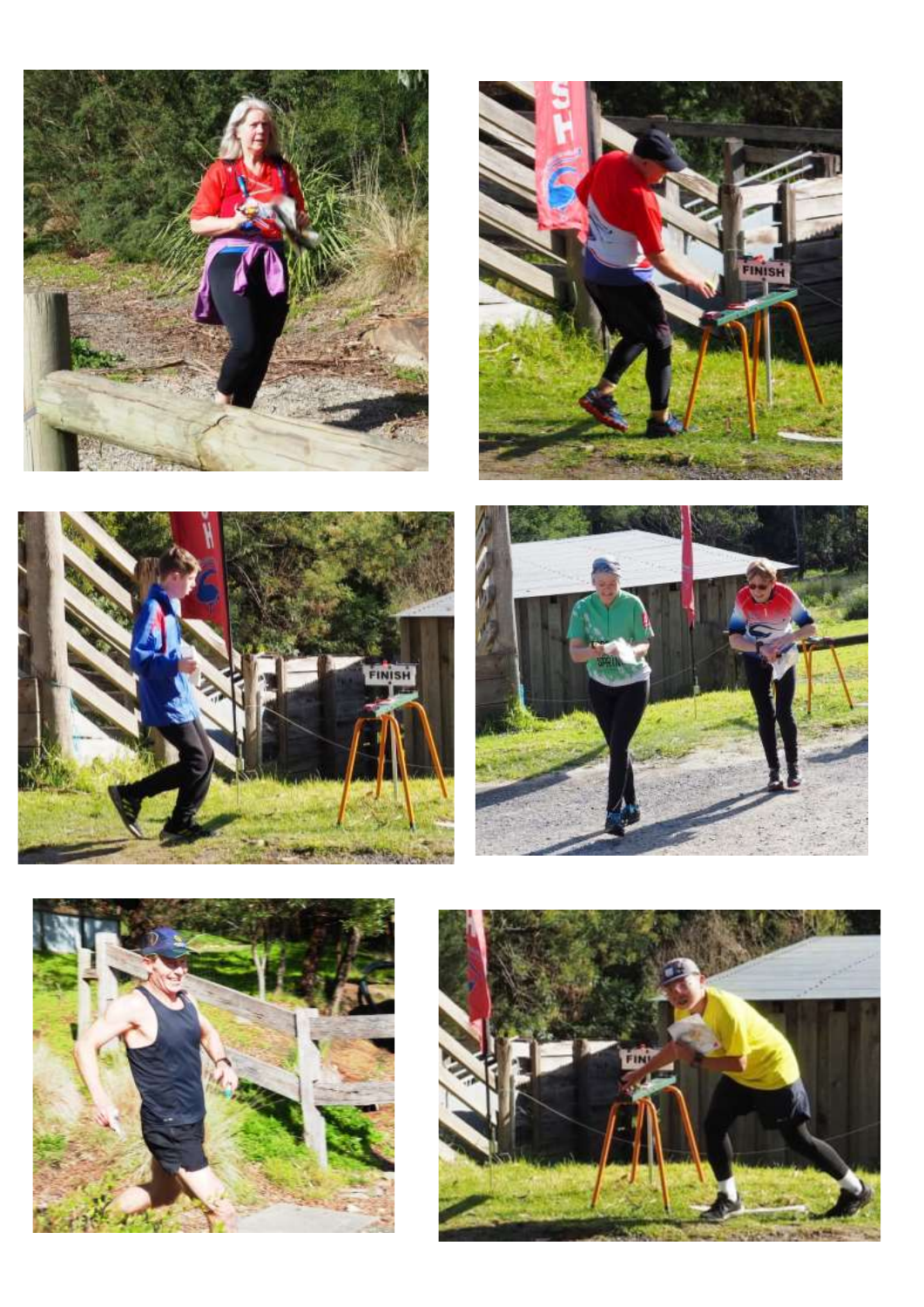## *PARK STREET ORIENTEERING – SUMMER SERIES*

We don't have a confirmed start date for Summer Series, but we hope to be able to resume competition some time in early to mid November. The Summer Anytime Series will operate during October, which will at least give us some much-needed practice (see front page).

DROC will be setting courses for the Monday and Wednesday Summer Series, and it's great that we already have course setters lined up for all of our events.

Lauren Jackson has offered to take on the important job of MapRun setup for DROC events. Lauren will liaise with each course setter, to create the kml file from Google Earth, which is then loaded into the MapRun app. Thanks Lauren – great to have this role filled!

Also note that there will no longer be an "E" course on Wednesdays, except during the Schools Competition. Recommended course lengths will be aligned with the other Melbourne series.

We have a brand new printed fixture, which looks fantastic! Be aware that changes to some dates have already occurred for a handful of events in November; we will get back on track by December. We're looking forward to holding some delayed DROC events – Three Ways (Noble Park) and Lillydale Lake were originally prepared for Winter Series. Other postponed events including Tarralla, Oakleigh, and Tatterson (on an amazing new colour map) will be scheduled during Winter 2022.

If you bought a Winter TopUp Series Pass in July, you'll be able to exchange it for a Summer Series Pass. MultiPasses will also be back; these have no expiry date so if you have a partially used one, you'll be able to pick up where you left off.

MEFTY AWARD FOR 2020-21 SEASON

(*Drum Roll…*) The 2020-21 MEFTY (Most Events for the Year) is a tie between our own Stuart McWilliam, and Steven O'Connell from Bayside Kangaroos, both having completed 129 events in another curtailed season – a magnificent achievement, and a very appropriate result given how intensely competitive these two are! This result makes Stuart the most frequent MEFTY trophy holder with 3.5 wins! Peter Yeates clocked in as third placegetter, with a remarkable 95 events. The MEFTY count will resume in November, along with The Millennium Club tally.

THE MILLENNIUM CLUB



During July, Mark Besley (pictured) reached the 2000 event milestone, becoming only the 8<sup>th</sup> person to do so, and earning Vintage status (and a vintage red). Mark achieved this feat on July 14 2021, on the Notting Hill map.

In the StreetO Grand Tour, as calculated by statistician Ray Howe, Mark has notionally completed 17,196 km during his 2000 events. This equates to a circuit of Australia, a circuit of NZ's South Island, and most of a lap of the North Island.

Mark's Vintage label reads: "Just like Mark this delightful red wine is mellow, robust and maturing gracefully with age. In harmony with Mark's other attributes, this wine displays the characteristics of a seamless energy of a ripe and subtle personality with a smooth and engaging flavour".

At the same time, the Newbury Navigators achieved Legend status as they completed their 1000th event. These guys, along with their carers, truly epitomise the spirit of The Millennium Club, and we are so proud to have them as club members. We look forward to presenting awards to Mark, and to the Newburys, as soon as we can.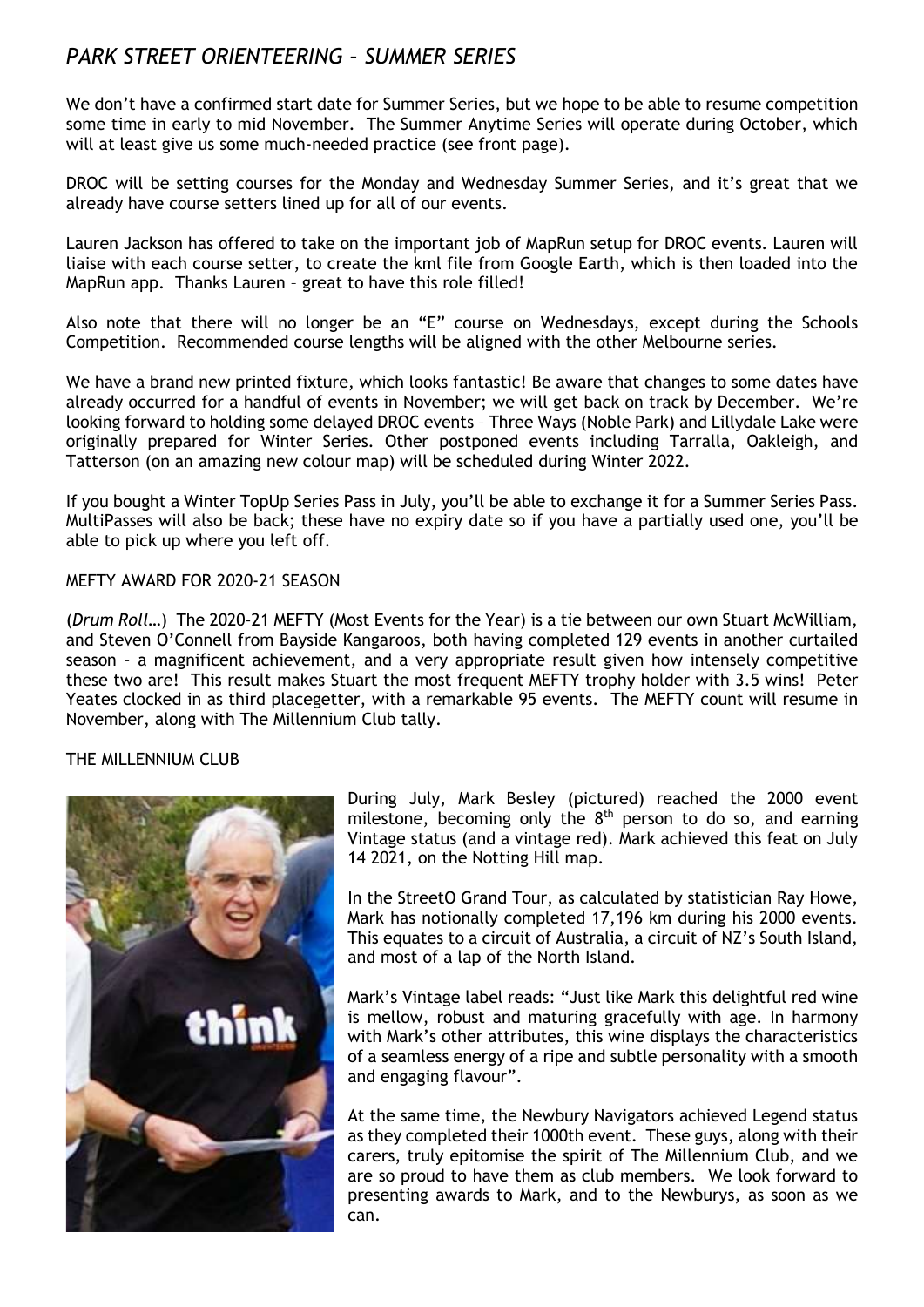## *PREZ SEZ – PETER HOBBS*

Hello from New Zealand! Our fifth month here in NZ has ticked past and we have been given the title "Covid refugees" because the Australia / NZ bubble has popped and we are stuck here for the time being. In the meantime, baby Mabel has turned one, calving season on the farm has just ended, the country has been into and out of a hard lockdown (except for Auckland.…) and I have been coerced into learning the rules of rugby!

Rewind to June. We decided to take a little holiday to Christchurch in the South Island to catch up with some of Kristy's relatives and, of course, compete in the Queen's Birthday O carnival. Truth be known, the highlight was that Mabel slept for 10-12 hours for 14 consecutive nights!



The QB carnival is similar to our Easter 3-day with sprint, middle and long events. The long and middle were in complex sand dune / pine forest terrain, similar to several of the 2017 Masters events. I was happy with my sprint run and was also content with the middle and long because I handled the terrain much better than in 2017.

Next, we hired a self-contained campervan for eight nights and had a wonderful trip around the northern part of the South Island, stopping at a surprisingly stunning but isolated place called Gore Bay, followed by Kaikoura, Blenheim (Marlborough wine region), Lewis Pass and Hamner Springs. The campervan experience was made all the better by there being very few tourists, meaning that overnight stopping places were easy to access and the roads were not clogged with thousands of "road lice", as Kristy calls them.

A couple of weeks later in early July, we celebrated my and Mabel's birthdays with three nights on Waihiki Island. I had not heard of the island before; it had been described to me in a couple of ways: "Phillip Island on steroids, only accessible via a punt" and "Where all the rich people from Auckland have their beach baches". After spending three sunny days there in one of the villages called Oneroa, we found it to be one of the most stunning and beautiful places we'd ever been! There are 20-something wineries on the island, beaches galore, villages with character (and strong town planning regulations), good coffee and food.

My continued efforts at convincing the local orienteering club to allow me to organise a local sprint double-header paid off when it was agreed that I could use an old map called Narrows Camp – a school camp with a variety of open space, buildings and a couple of small forest areas. The deal was also that I had to update the map and install a permanent course for The Camp in return for them discounting the grounds hire fee for the club to hold my event. September 5th was the date. Everything was going well; I updated the map using Open Mapper, set two cracking courses using Purple Pen (rather like a practice run for the postponed RMIT double-header. Traditional sprint followed by a head-to-head race), prepared a full bulletin and had the event put onto the Orienteering NZ website. I sensed that the club was quite excited as this event seemed to be a new concept to them, also at a time of the year when for some reason there are no local events at all. Quite a bit of intrigue had built up with reports of club members already pairing themselves up with arch-rivals for the head-to-head event.

I'd previously commented that the only Covid related news we get in NZ is actually news of Covid in Australia, as it is a long-forgotten thing here. Well ... that all turned on its head in mid-August when an outbreak occurred in Auckland; next thing the whole country was plunged into lockdown for four weeks. Did the Covid-gods not understand that I'd organised an orienteering event!! Unfortunately the event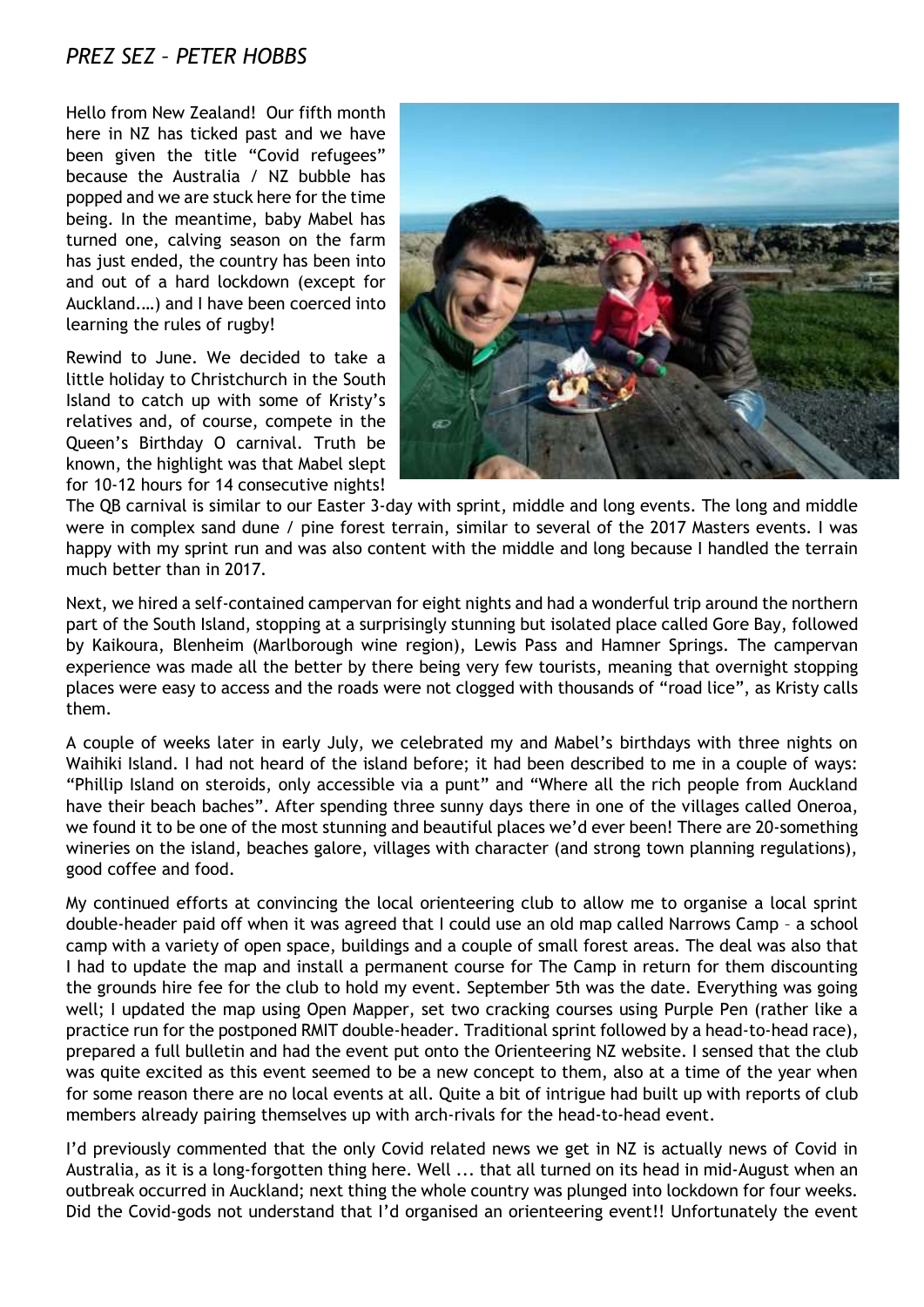needed to be postponed. At the time of writing a new date has yet to be confirmed. I may be the only person to have two fully organised orienteering events postponed simultaneously (Narrows Camp and RMIT Bundoora West). At least I will get a minor orienteering fix, by virtue of sticking to the promise of installing the permanent course.









So for the time being we will continue in our routine here on the dairy farm. Baby wakes at 5:30am, breakfast 7am, remote work in Melbourne 10:30am, try to fit in a run or walk possibly on the farm or on roads around the farm, baby bath 7pm, baby milk, story and bed 7:30pm, parents' bed 9:30pm. With lockdowns easing everywhere except for Auckland, it seems that orienteering events are resuming and things are gradually returning to normal. I'm hopeful of competing in the North Island Champs near Rotoroua in late October, and any other orienteering events vaguely within striking distance of the farm.

Personally I can't wait until the day that Covid goes back to wherever it came from and is consigned to the text of future history books; and of course we can return to proper orienteering!!

# **COULD BE A LONG XMAS EVE...**

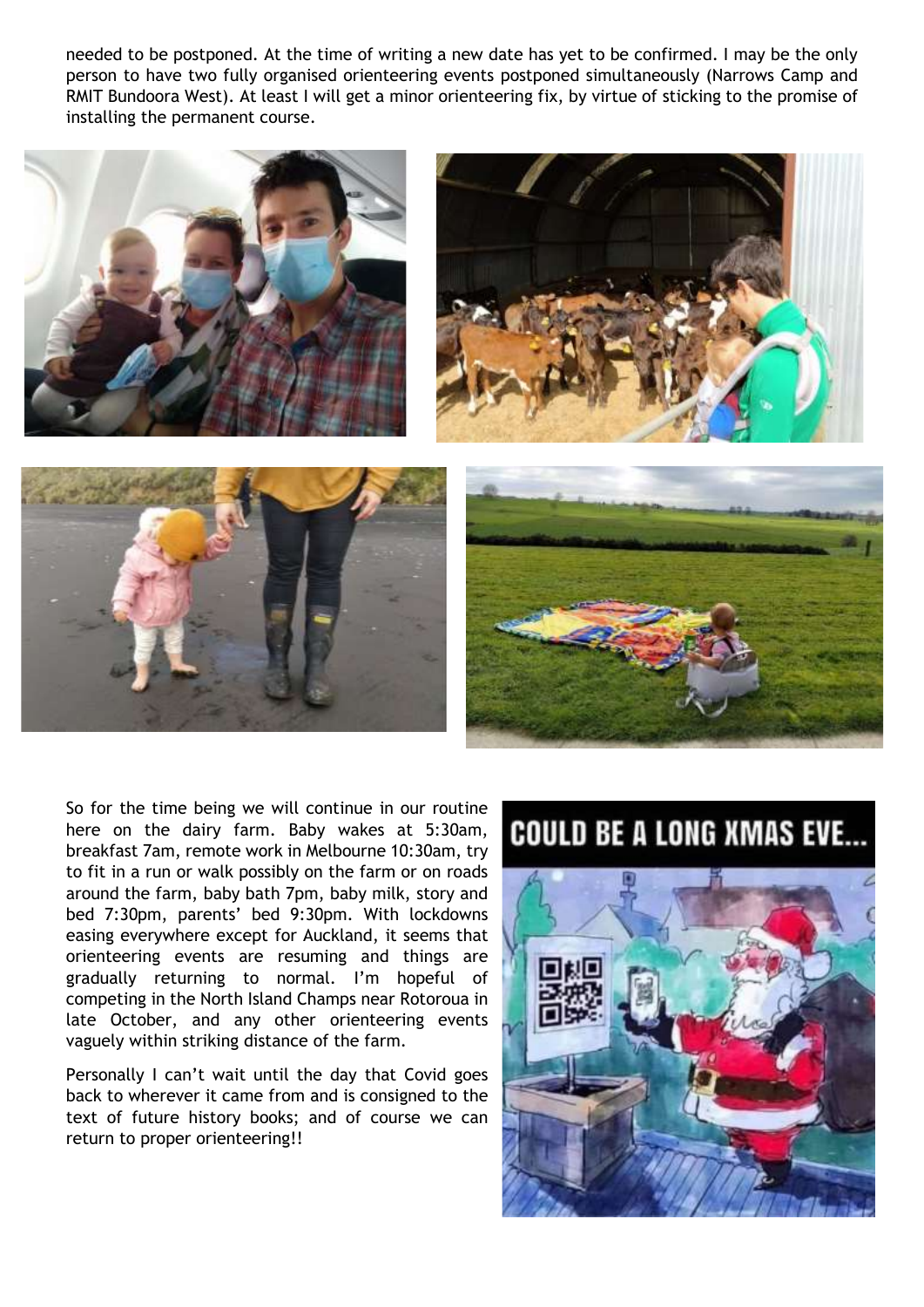# *PHOTO QUIZ*

Send your guesses to the Editor – most correct wins a prize!! No points for guessing your own photo … Email [debbiedodd@iinet.net.au,](mailto:debbiedodd@iinet.net.au) before October 31, to be in the running. Hint: everyone is a current member of DROC.









**Photo Quiz 4**



**Photo Quiz 5**